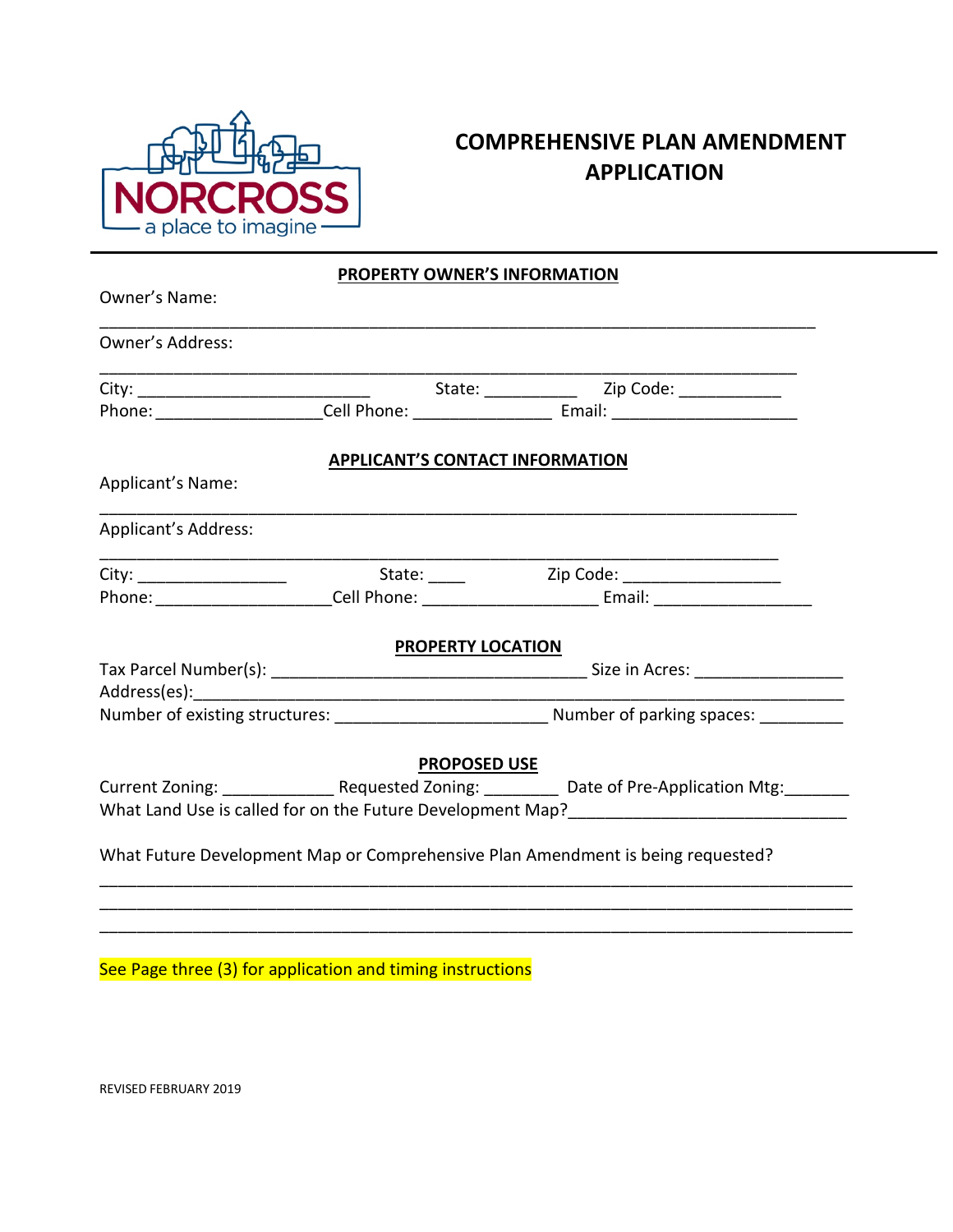Please provide the following information:

- 1. Current and Historical Use of the Property
- 2. Current Uses of the Adjacent and Surrounding Properties
- 3. Future Land Use of Adjacent and Surrounding Properties
- 4. Are there existing structures on site?
- 5. Detailed description of the proposed use including anticipated physical improvements
- 6. A statement as to why this plan amendment would be in the best interest of the community at this time.

I have read and understand this application and procedures. I also hereby authorize the Community Development Staff, Planning & Zoning Board and Mayor & Council to inspect the premises that are the subject of this application.

Signature of Applicant Date of Applicant Date of Applicant Date of Applicant Date of Applicant Date of Applicant Date of Applicant Date of Applicant Date of Applicant Date of Applicant Date of Applicant Date of Applicant D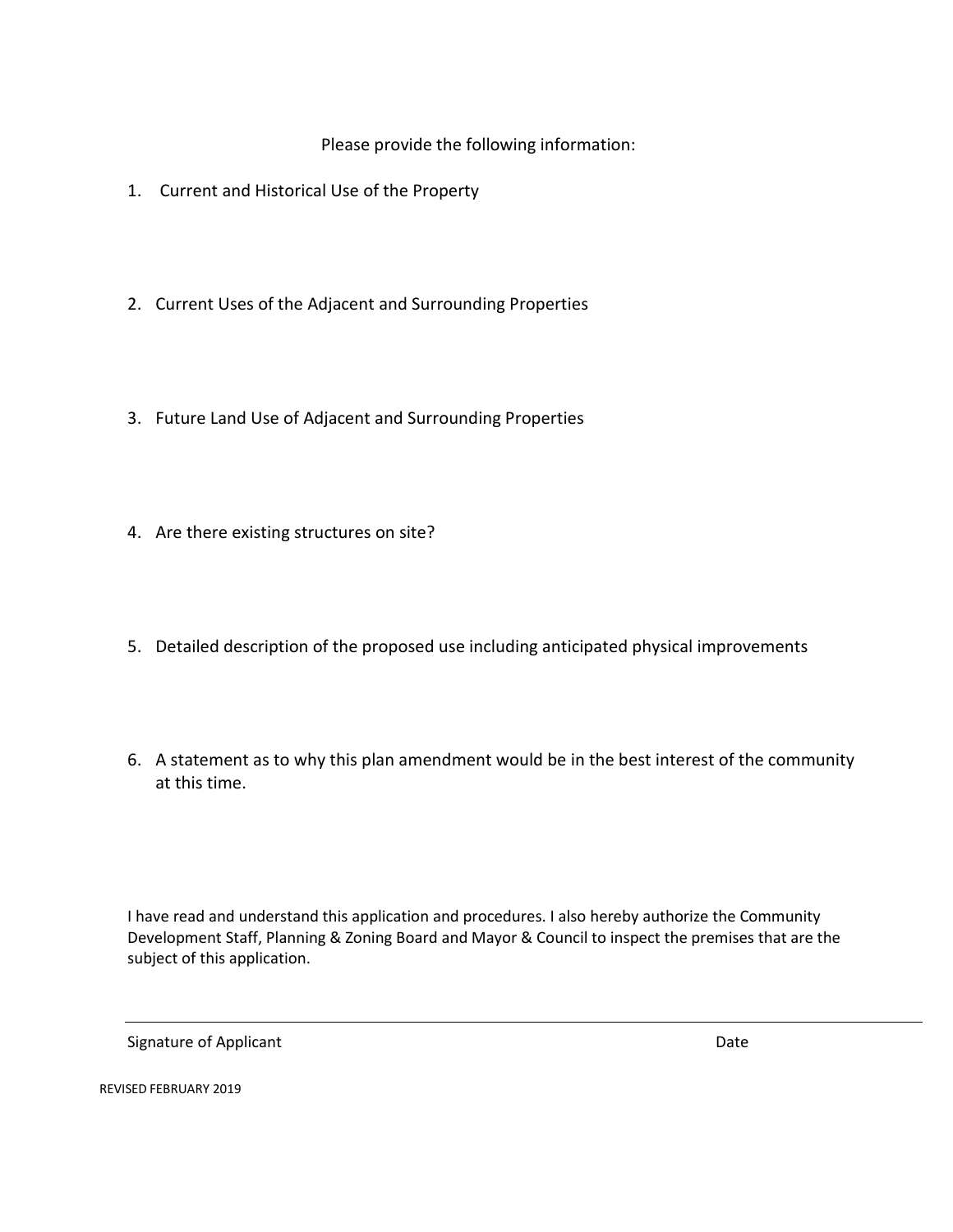## **CITY USE ONLY. DO NOT WRITE BELOW**

| Date received: | Receipt |
|----------------|---------|
| Number:        |         |
| Fee Paid:      | Notes:  |

\_\_\_\_\_\_\_\_\_\_\_\_\_\_\_\_\_\_\_\_\_\_\_\_\_\_\_\_\_\_\_\_\_\_\_\_\_\_\_\_\_\_\_\_\_\_\_\_\_\_\_\_\_\_\_\_\_\_\_

ot Number: example a proportion of  $\mathsf{Application}$ 

### **DEADLINE AND HEARING SCHEDULE**

The amendment steps are as follows:

1) See calendar on the Community Development website for pre-application conference deadlines, application submission deadlines and scheduled meeting dates. Comprehensive Plan amendment submission should follow submission dates that are due in January that would allow for the schedule anticipated in items 2 and 3 below.

2) the application will be heard before the Planning and Zoning Board on the 1<sup>st</sup> Wednesday of February and

3) the application will be heard before the Mayor and Council on the 1<sup>st</sup> Monday of March following a Policy Work Session briefing on the 3rd Monday in February.

If your request is to be heard out of the cycle described above, you must make a request to the Mayor and Council to approve the acceptance of an out of cycle application. You must submit a letter requesting the consideration of an out of cycle acceptance of the application and prepare a sketch plan and provide detailed written information on the proposed project in your letter as well as detailing the reason for the out of cycle request. Your request will then be placed on the next available policy and voting meeting agenda of the Mayor and Council for consideration. It will be up to a vote of the Mayor and Council to determine if the City will accept the application for the out of cycle request. If the request is approved, the applicant must then complete this application as well as the appropriate zoning application and submit all required documentation and fees as required by the appropriate meeting deadlines before the item is placed on the appropriate agendas for the Planning and Zoning Board and subsequently other agendas for consideration.

#### (THE PROPERTY OWNER OR APPLICANT'S ATTENDANCE AT EACH PUBLIC HEARING IS STRONGLY ENCOURAGED)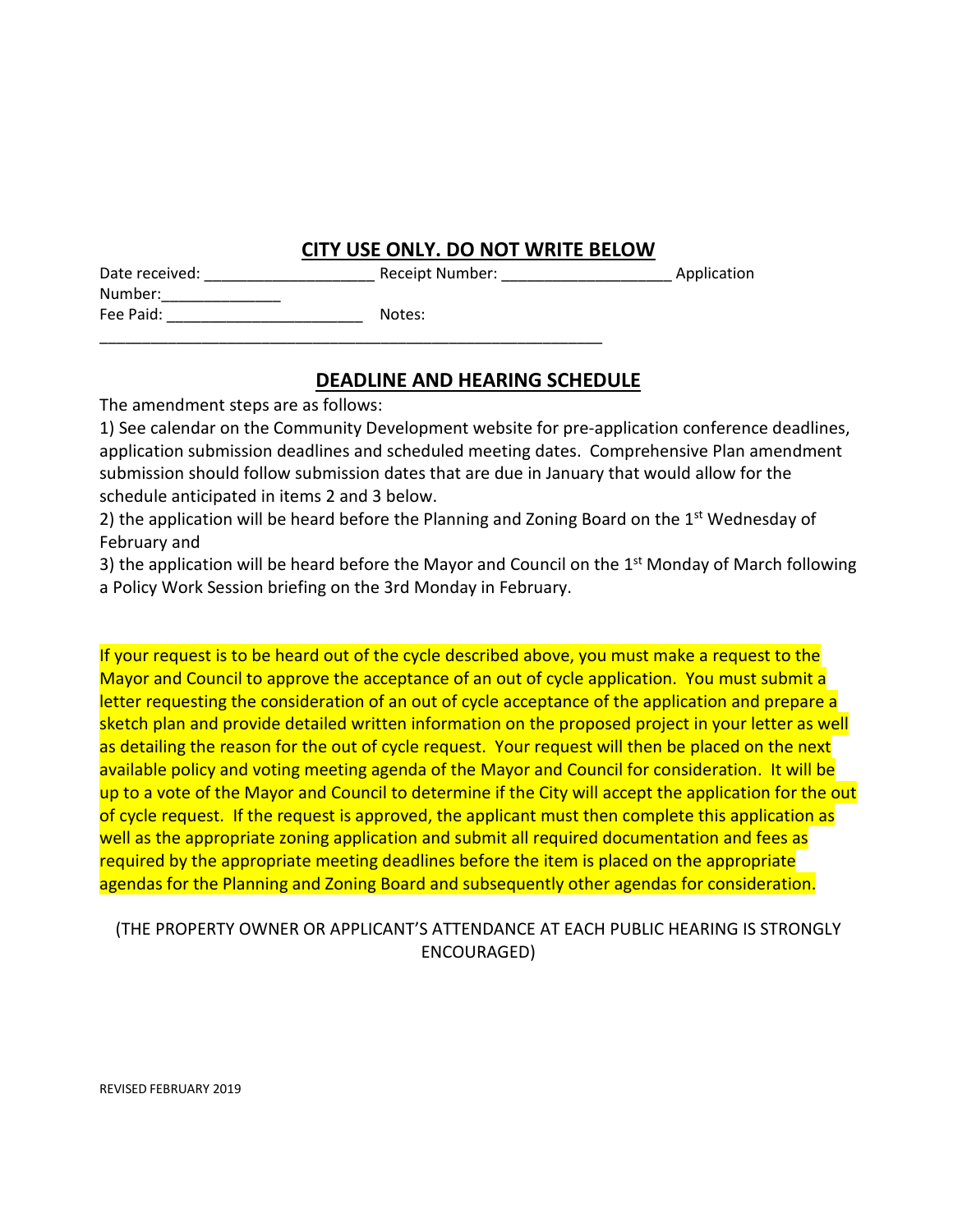#### **CONFLICT OF INTEREST CERTIFICATION FOR REZONINGS**

The undersigned below, making application for rezoning, has complied with the Official Code of Georgia Section 36-67A-1, et seq. Conflict of Interest in Zoning Actions, and has submitted or attached the required information on the forms provided.

| SIGNATURE OF APPLICANT                                      | <b>DATE</b> | TYPE OR PRINT NAME AND TITLE |
|-------------------------------------------------------------|-------------|------------------------------|
| SIGNATURE OF APPLICANT'S DATE<br>ATTORNEY OR REPRESENTATIVE |             | TYPE OR PRINT NAME AND TITLE |

#### **DISCLOSURE OF CAMPAIGN CONTRIBUTION**

Have you, within the two years immediately preceding the filing of this application, made campaign contributions aggregating \$250.00 or more to a City of Norcross Mayor/Council Member or a Member of the Planning and Zoning Board

(YES or NO)

YOUR NAME

If the answer is yes, please complete the following section:

| <b>NAME AND OFFICIAL</b>   | <b>CONTRIBUTIONS</b>      | DATE CONTRIBUTION WAS       |
|----------------------------|---------------------------|-----------------------------|
| POSITION OF                | (LIST ALL WHICH AGGREGATE | <b>MADE</b>                 |
| <b>GOVERNMENT OFFICIAL</b> | TO \$250.00 OR MORE)      | (WITHIN THE LAST TWO YEARS) |
|                            |                           |                             |
|                            |                           |                             |
|                            |                           |                             |
|                            |                           |                             |
|                            |                           |                             |
|                            |                           |                             |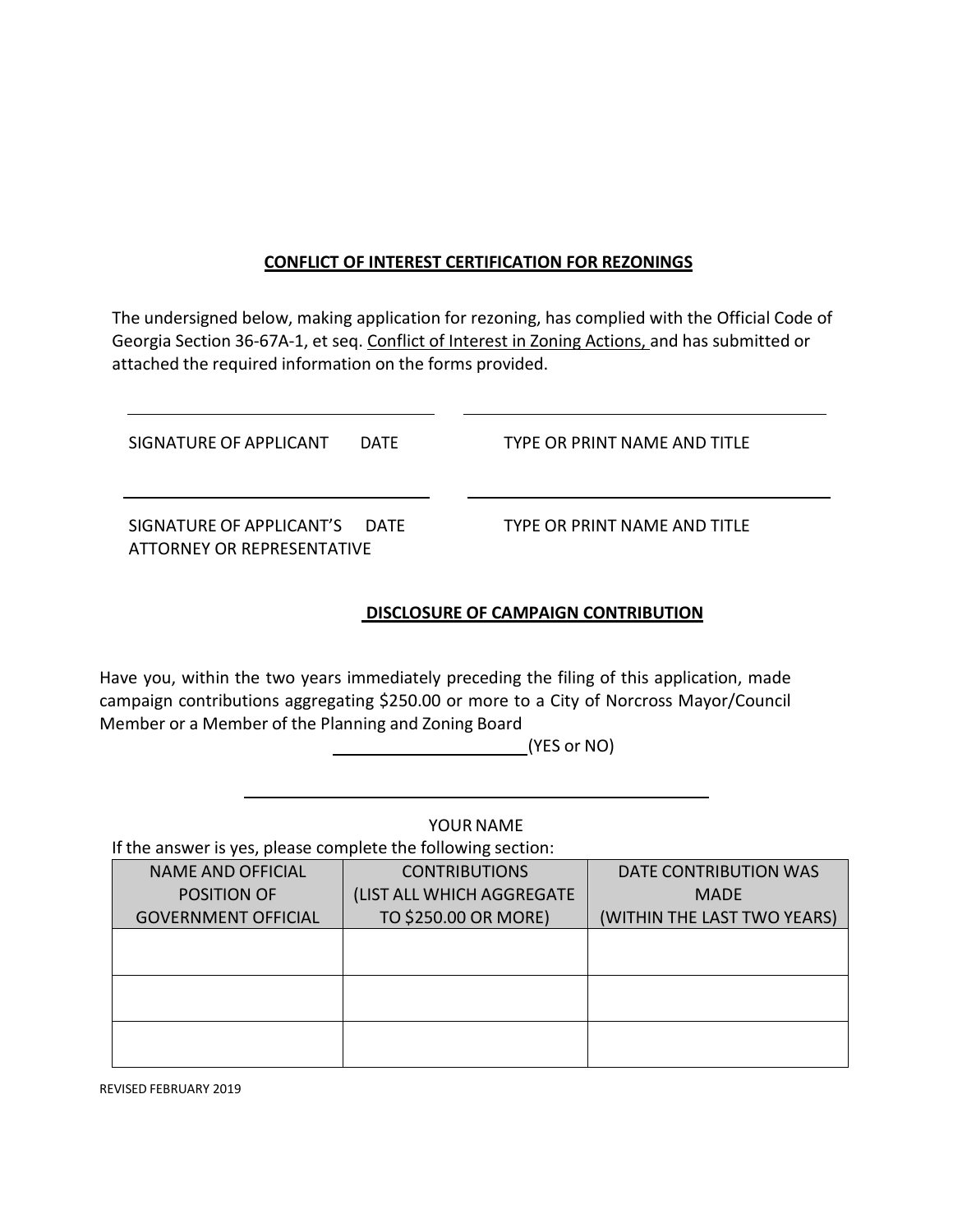| Date<br>Received | Received by | Case No |
|------------------|-------------|---------|
|                  |             |         |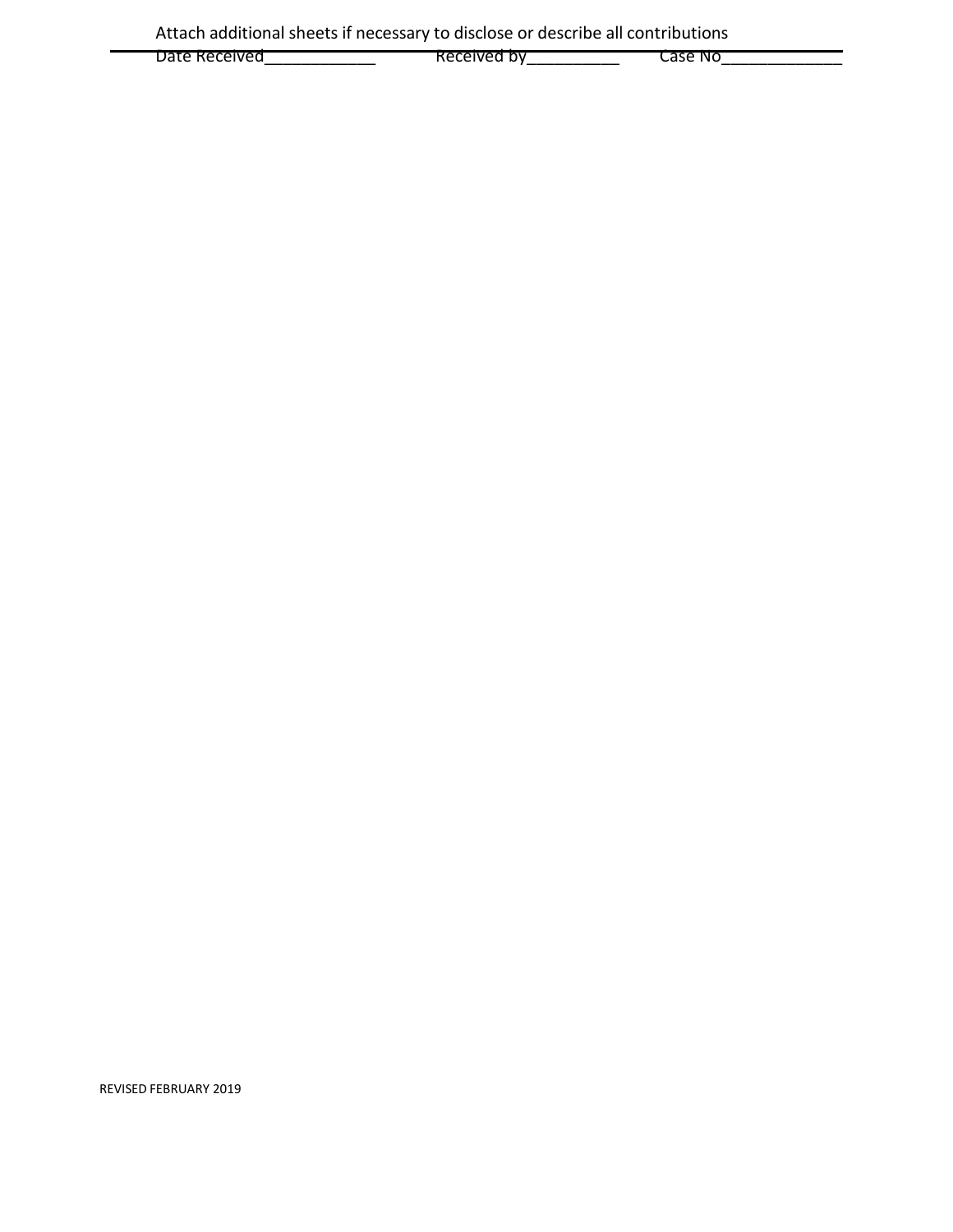## **Standards and factors governing review of proposed amendments to the Comprehensive Plan**

The following standards and factor are found to be relevant for evaluating applications for amendments to the comprehensive plan and shall govern the review of all proposed amendments to the Comprehensive Plan. Please answer these questions to the best of your ability, and use a separate sheet if necessary.

1. Whether the proposed land use change will permit uses that are suitable in consideration of the use and development of adjacent and nearby property or properties.

2. Whether the proposed land use change will adversely affect the existing use or usability of adjacent or nearby property or properties.

3. Whether the proposed land use change will result in uses which will or could cause excessive or burdensome use of existing streets, transportation facilities, utilities, or schools.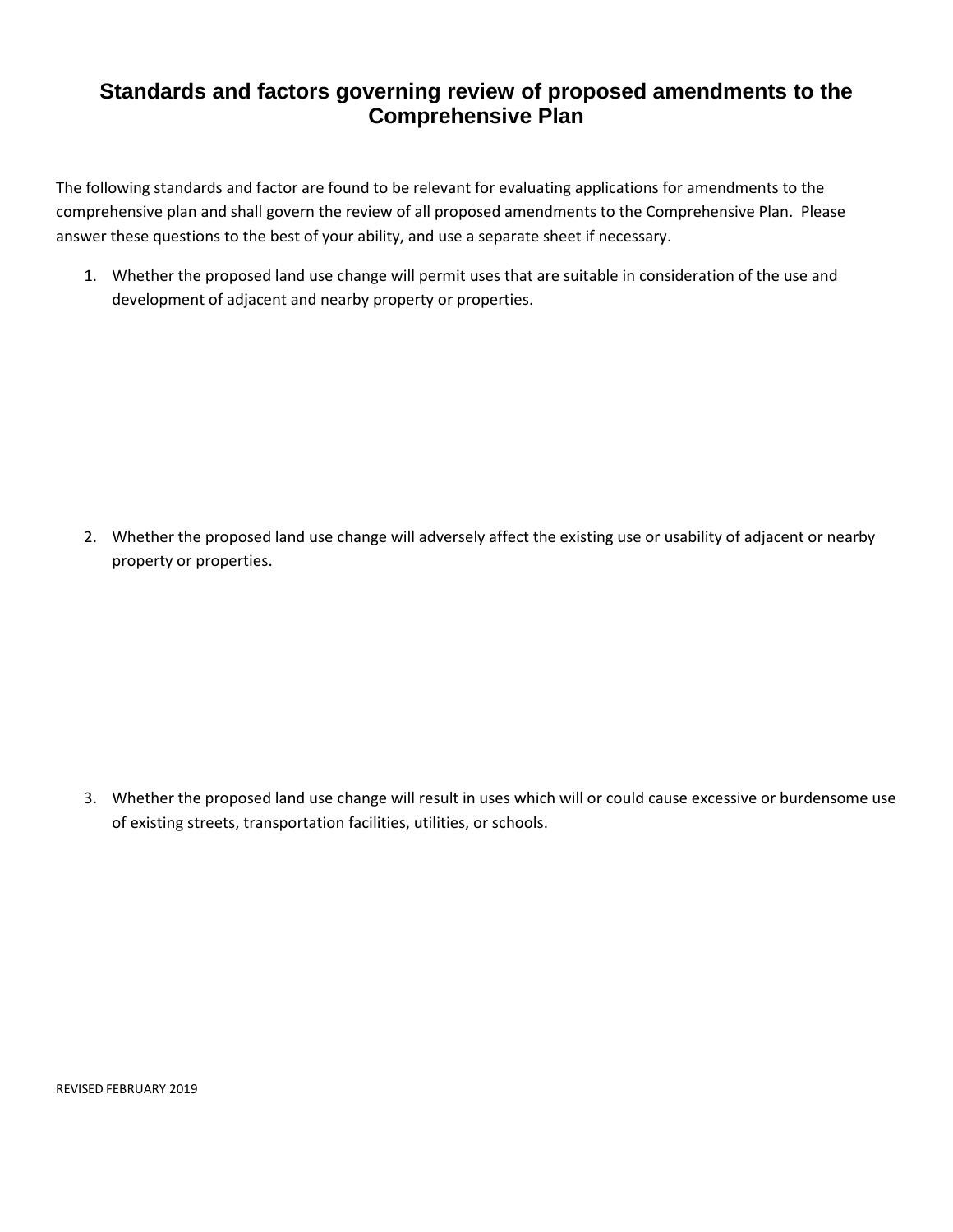4. Whether the amendment is consistent with the written policies in the comprehensive plan text and any applicable small area studies.

5. Whether there are potential impacts on property or properties in an adjoining governmental jurisdiction, in cases of proposed changes near municipal boundary lines.

6. Whether there are other existing or changing conditions affecting the use and development of the affected land areas which support either approval or denial of the proposed land use change.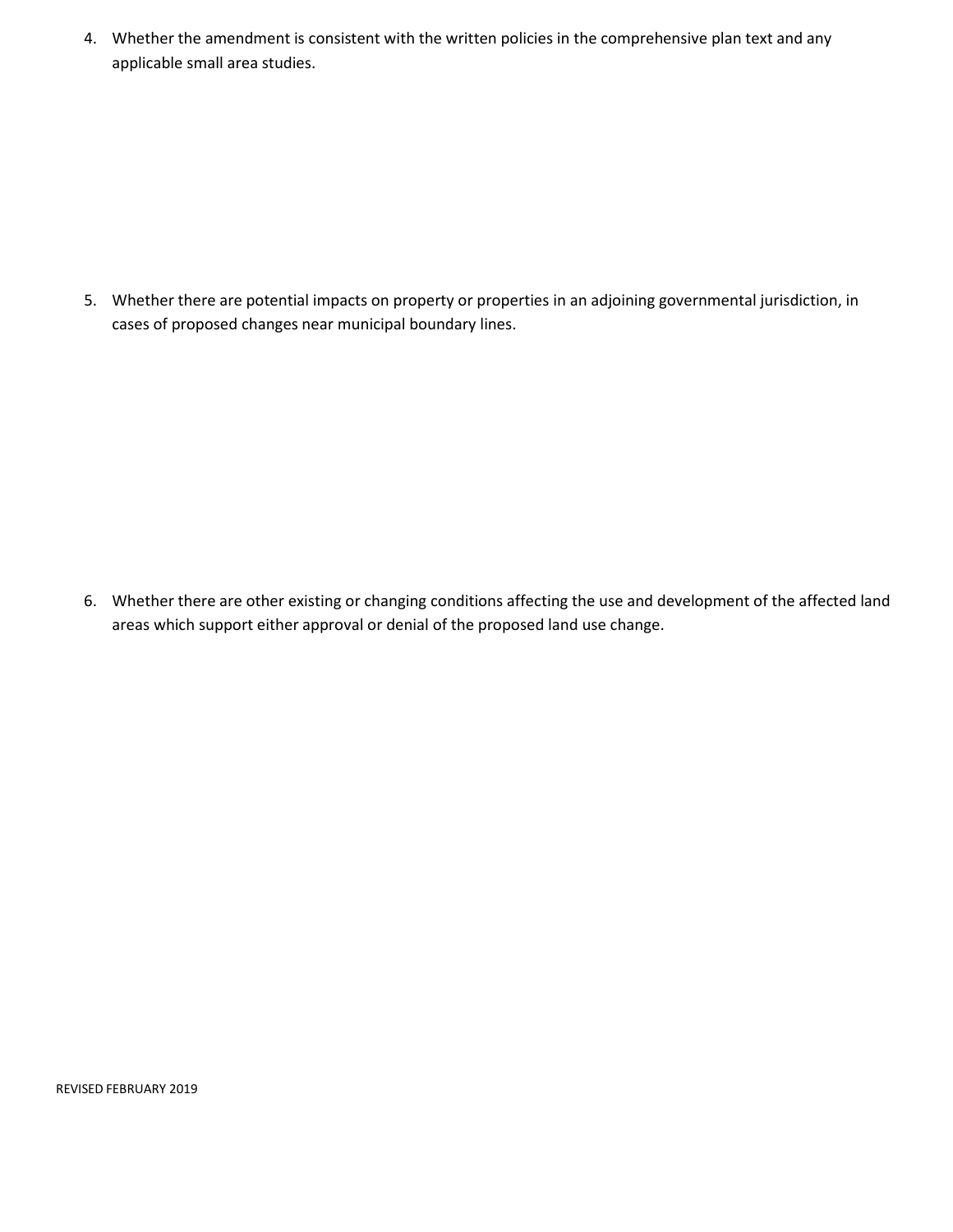

# **Ownership Affidavit & Designation of Agent**

### I. Ownership.

|                                                            | _, hereby attest to ownership of the property described below: |                                                                 |  |
|------------------------------------------------------------|----------------------------------------------------------------|-----------------------------------------------------------------|--|
| Parcel I.D. Number(s)                                      |                                                                |                                                                 |  |
| Location address:                                          |                                                                |                                                                 |  |
|                                                            |                                                                | for which this Application is submitted.                        |  |
| The ownership, as recorded on the deed, is in the name of: |                                                                |                                                                 |  |
| Please complete the appropriate section below:             | be listed below as an officer or partner.                      | NOTE: The person signing under section IV Acknowledgement, must |  |
| <b>Individual</b>                                          | <b>Corporation/Limited Liability</b>                           | Partnership                                                     |  |
|                                                            | Company (LLC)                                                  |                                                                 |  |
| <b>Government Entity</b>                                   | Provide Names of Officers/Members:                             | Provide Names of General Partners:                              |  |
|                                                            |                                                                |                                                                 |  |
|                                                            |                                                                |                                                                 |  |
| Secretary of State Registration Number:                    |                                                                |                                                                 |  |
| <b>Name/Address of Registered Agent:</b>                   |                                                                |                                                                 |  |

## II. Designation of Owner's Agent. (Leave blank if not applicable)

As the owner of the above designated property and the applicant for which this affidavit is submitted. I wish to designate the below named party as my agent in all matters pertaining to the location address. In authorizing the agent named below to represent me, or my company, I attest that the application is made in good faith and that any information contained in the application is accurate and complete to the best of my knowledge and belief. (Note: Prior to the issuance of a building permit. the owner's agent must be the contractor listed on the permit application.) Owner's Agent:

Address:

**Contact Person:** 

Telephone No.:

## **III.** Notice to Owner.

- A. All changes in Ownership & Applicant's Agent prior to issuance shall require new affidavit. If ownership changes the new owner assumes the obligations and the original applicant is released from responsibility for actions taken by others after the change in ownership.
- B. If the Owner intends the Designation of Applicant's Agent to be limited in any manner, please indicate the limitation below. (i.e., Limited to obtaining a certificate of concurrency for the parcel; limited to obtaining a land use compliance certificate; etc.)

City of Norcross, 65 Lawrenceville Street, Norcross, GA 30071 Community Development Department, 678-421-2027